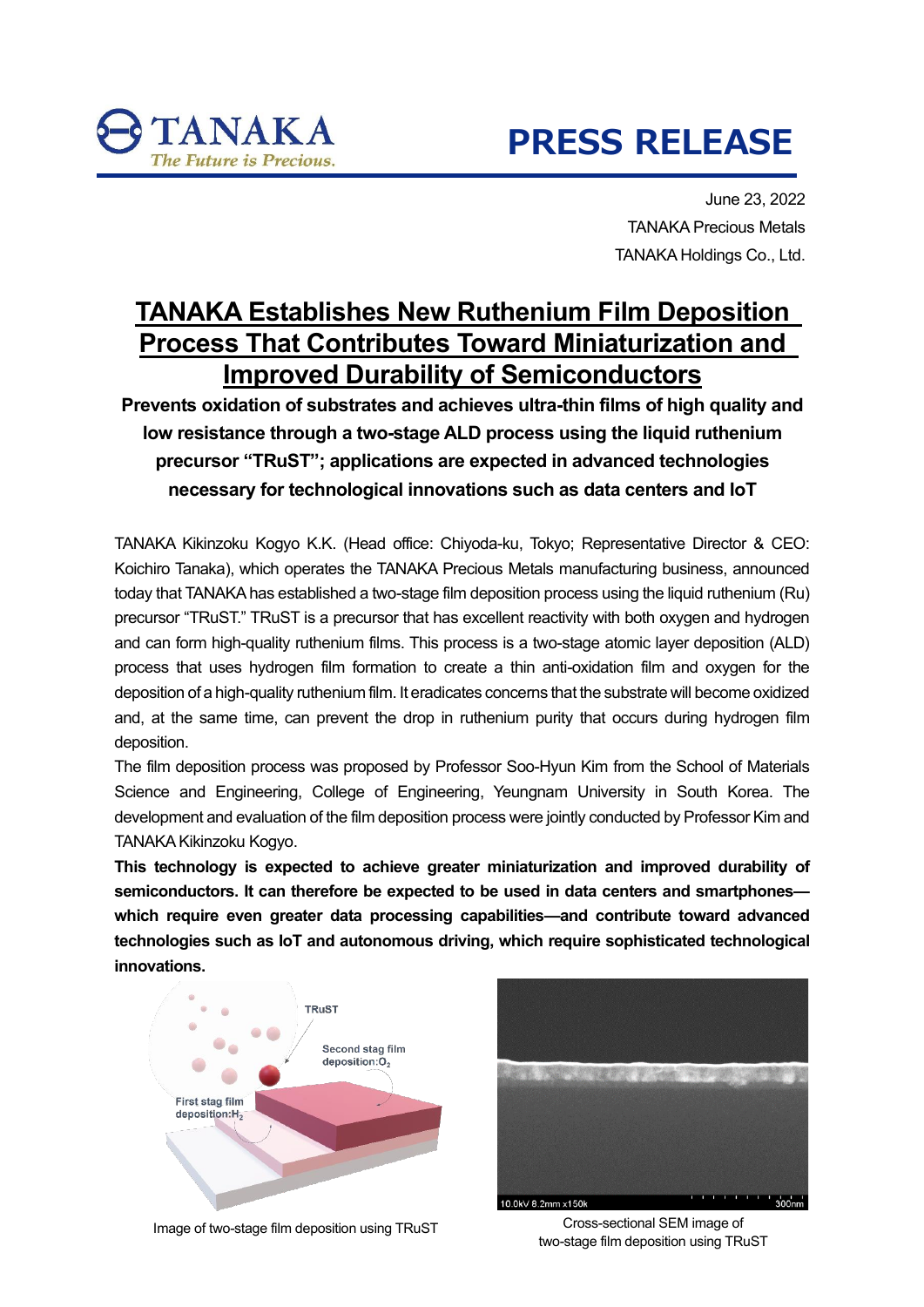

Two-stage film deposition process using TRuST

#### **■ Two-Stage Film Deposition Process Using Oxygen And Hydrogen**

TANAKA Kikinzoku Kogyo is developing high-purity precious metal precursors—centered on ruthenium—for next-generation semiconductors. So far, single-stage film deposition using oxygen has been the mainstream process for film deposition. However, the company has now succeeded in a twostage film deposition process using oxygen and hydrogen.

This two-stage film deposition process reduces the risk of surface oxidation of the base caused by hydrogen film deposition and allows high-purity film deposition that maintains ruthenium purity at almost 100% using oxygen film deposition. Furthermore, by forming the base first using hydrogen film deposition, the ruthenium film on top of the base created using oxygen film deposition will be smooth and dense, achieving a lower resistance than before.

Generally, specific resistivity increases when film thickness decreases, which is an issue in film deposition of semiconductors. With this new process, it was confirmed that an even lower resistance results from a two-stage film deposition that uses hydrogen in addition to oxygen film deposition, especially in the range of 10 nm and below. As semiconductors become even smaller in scale in the future, demand for thinner film deposition with low resistance is also expected for ruthenium films, and a two-stage film deposition allows this issue to be resolved. In addition, the new low-resistance, highpurity ruthenium film created by the two-stage film deposition can be achieved using the same raw materials and film deposition temperature for both stages. Therefore, film deposition is possible using the same film deposition equipment, allowing capital investment costs to be suppressed. Details will be announced at the AA2-TuA: ALD for BEOL session of the ALD 2022 conference being held in Ghent, Belgium, on June 28, 2022.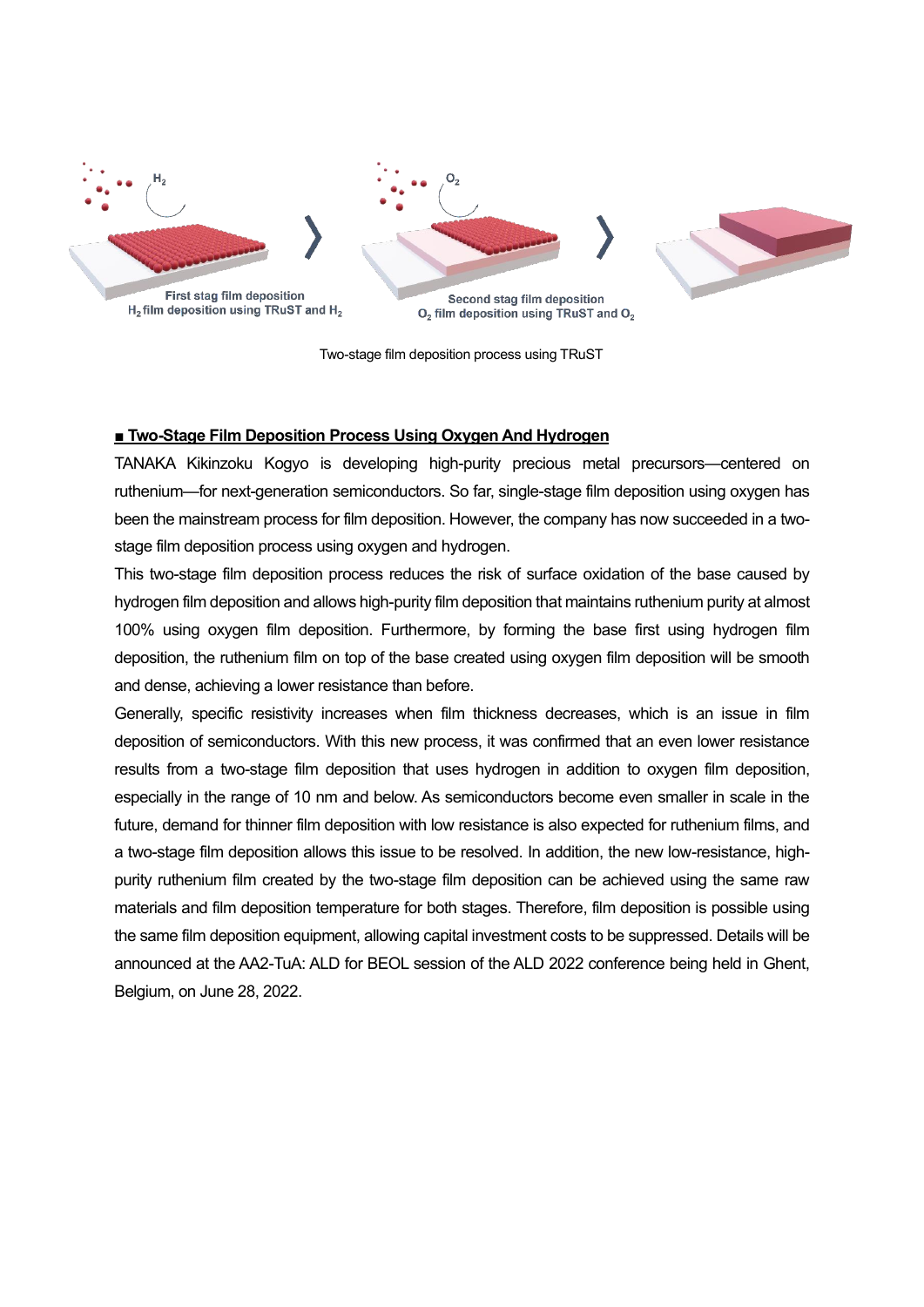#### **■ TANAKA Kikinzoku Kogyo's Liquid Ruthenium Precursor "TRuST"**

In the past, the most common thin film and wiring materials used for semiconductors were copper, tungsten, and cobalt, but there are increasing expectations for the precious metal ruthenium to promote greater miniaturization of semiconductors because of its lower resistance and higher durability. Therefore, TANAKA Kikinzoku Kogyo developed TRuST—a liquid ruthenium precursor for chemical vapor deposition (CVD) and ALD that achieved the world's highest vapor pressure value—and started providing samples in 2020.

By increasing to the world's highest vapor pressure value, which is more than 100 times higher than existing precursors, this precursor raises the concentration of precursor in the film deposition chamber and the adsorption density of precursor molecules on the substrate surface, achieving excellent step coverage and improved film deposition speed.



TANAKA Kikinzoku Kogyo's liquid ruthenium precursor "TRuST"

### **■ State of the Semiconductor Industry and Background**

The progress of advanced technologies such as IoT, AI, 5G, and the metaverse has led to rapidly increasing volumes of digital data used by digital devices such as smartphones. Therefore, in the development of semiconductors, the need for even greater miniaturization is increasing to enable the creation of devices with higher performance and lower energy consumption. In the aspect of durability, degradation due to base oxidation is also a major issue in semiconductor development. Furthermore, the development of electric vehicles and self-driving cars requires similar needs for the miniaturization of automotive semiconductors along with further improvement in durability.

In the semiconductor industry, which will require greater miniaturization and improved durability in the future, TANAKA Kikinzoku Kogyo seeks to further reduce costs and achieve higher quality by improving the film deposition speed of liquid ruthenium precursors. At the same time, the company will contribute to greater miniaturization and improved durability of semiconductors to support the development of new advanced technologies enabled by semiconductors.